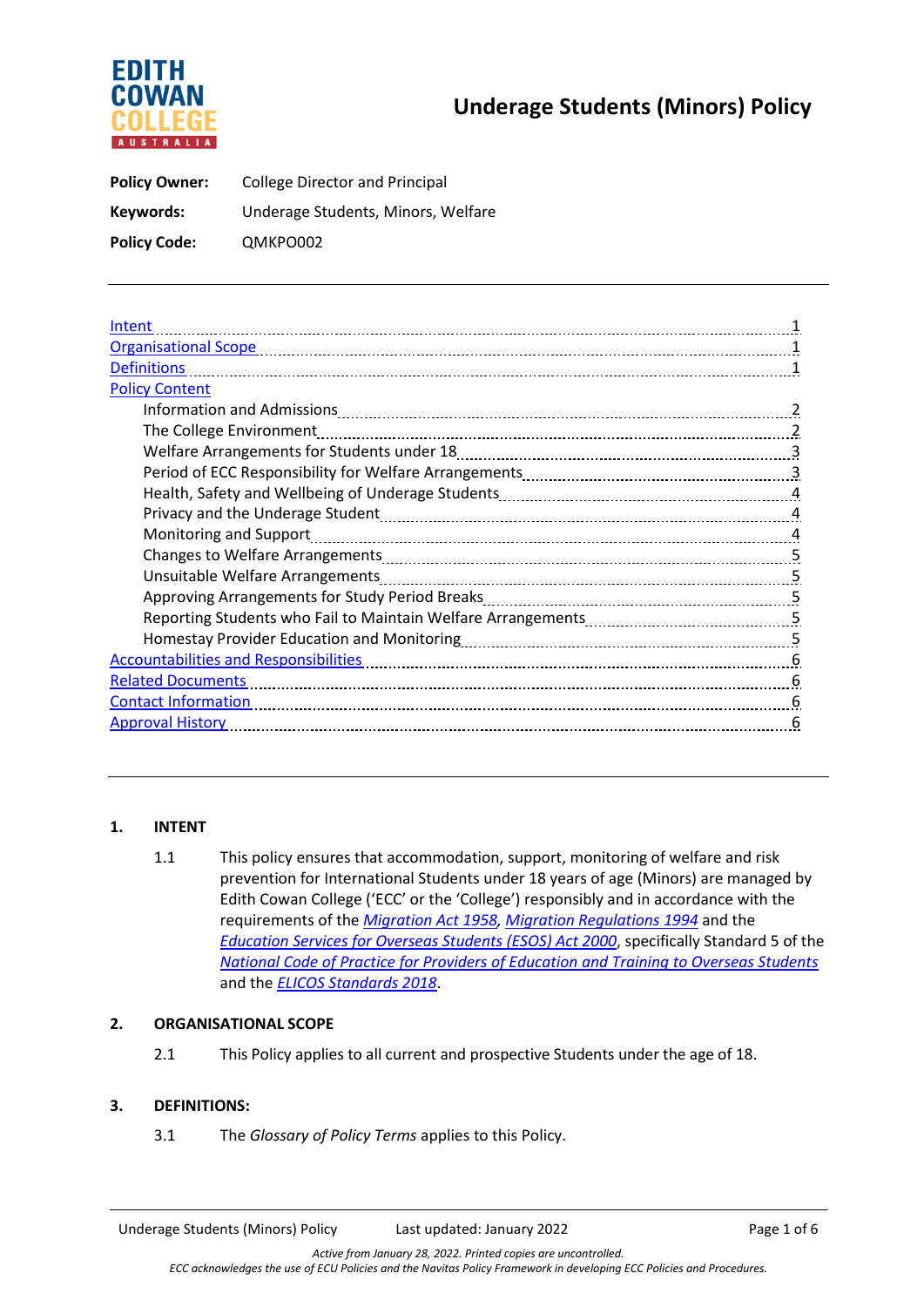

#### **4. POLICY CONTENT:**

#### **Information and Admissions**

- 4.1 ECC has a duty of care for Students under 18 years of age ('Underage Students' or 'Minors') that begins with the provision of information about the College, its Courses and services.
- 4.2 ECC's application processes and entry requirements are transparent, accurate, equitable and clearly communicated to prospective applicants via publicly available information on the [ECC website,](https://www.edithcowancollege.edu.au/important-dates) to enable informed decision-making about educational offerings and experiences by prospective Students and their families.
- 4.3 Admission offers are made to applicants who are judged to have the academic preparation / background and proficiency in English considered necessary to succeed in their intended Course – see the *Admissions Policy*.
- 4.4 ECC's application process takes into consideration the need for a Student to be at least seventeen (17) years of age to start at Edith Cowan University.
- 4.5 Underage Students will be informed about this policy at the point of offer. They will also be informed about this policy at Orientation and at information sessions at the commencement of their course.
- 4.6 Staff members will be informed about this Policy during their induction, and Student and Academic Services remind teaching Staff about this Policy at the start of each Study Period.

#### **The College Environment**

- 4.7 The College is an adult environment and Students are expected to act as adults and to assume an adult level of responsibility, including attending classes that may run until 6:30 p.m.
- 4.8 Students are expected to have the necessary skills to study independently alongside people from a wide variety of ages and backgrounds, including:
	- a) being self-directed learners;
	- b) monitoring their timetable and Assessment schedule;
	- c) setting goals and structuring study time to enable them to participate effectively and academically progress; and
	- d) engaging with adult content in some Units.
- 4.9 Students will have access to the Internet via College portals and while the College has policies about Student behaviour (*Student Conduct Policy*) and access to inappropriate material (*Digital and Internet Communications Policy*) and does apply some filters, Students generally have open access to the Internet and are expected to self-manage. Accordingly, Students – including Underage Students – who do not wish to be exposed to material that may include explicit sexual, political, religious and racial references need to consider these factors before Enrolling.
- 4.10 ECC supports all new Students in their transition to the College environment and to higher education study through: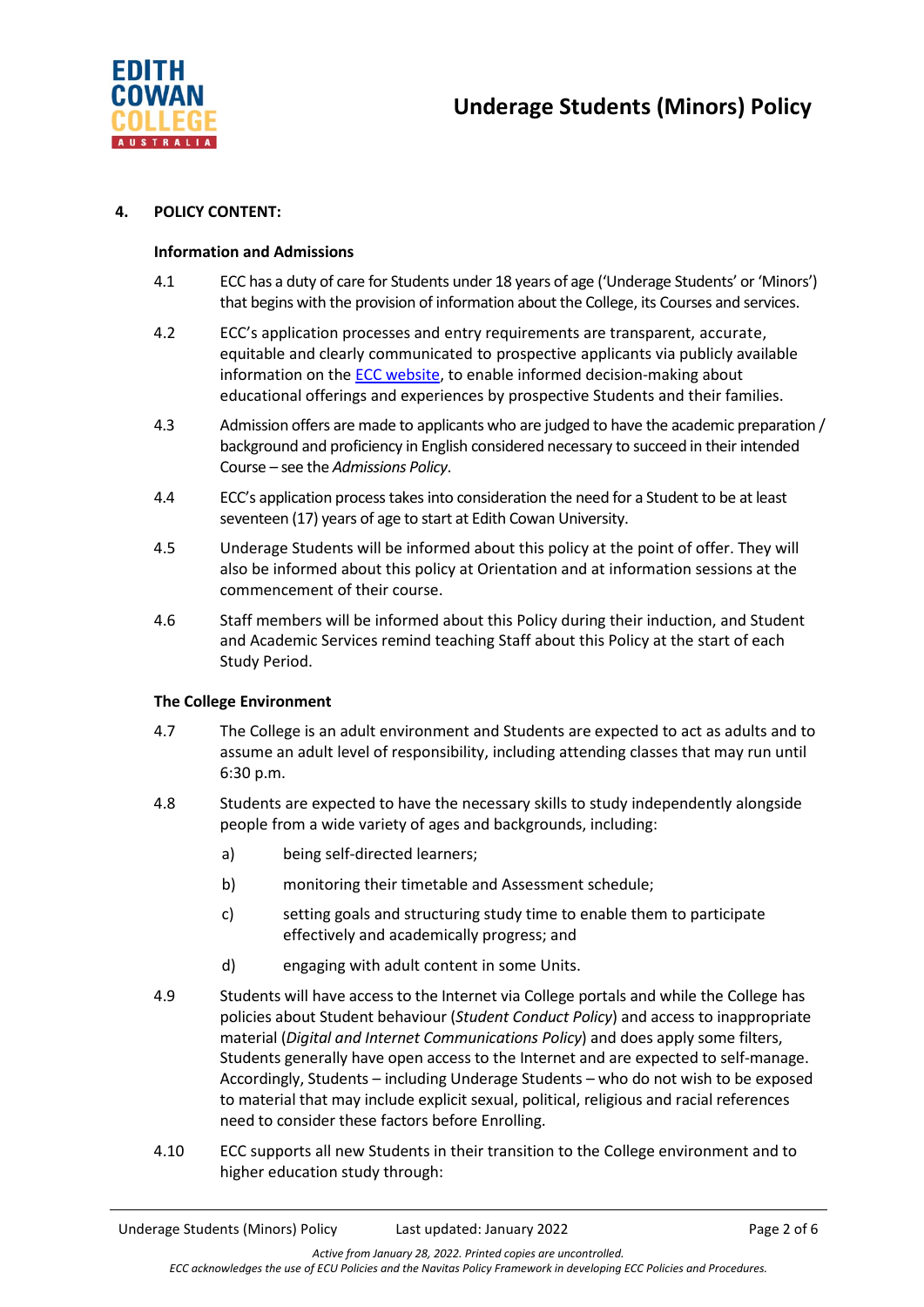

- a) pre-arrival information sessions and accessibility of information on the website;
- b) Orientation and information sessions;
- c) initial workshops providing information regarding how to be successful in tertiary studies;
- d) guidance and reminders by academic Staff members for Assessment deadlines;
- e) dedicated language, academic and numeracy support staff outside of Units; and
- f) administrative, academic and counselling staff availability for the provision of Student advice and support.

#### **Welfare Arrangements for Students under 18**

- 4.11 The Australian Governmen[t Department](https://immi.homeaffairs.gov.au/visas/getting-a-visa/visa-listing/student-500/welfare-arrangements-students-under-18) of Home Affairs requires International Students under the age of 18 have approved accommodation and welfare arrangements while they undertake study in Australia.
- 4.12 Welfare arrangements must be in place until the Student turns 18, even if they turn 18 before the Course starts.
- 4.13 International Students under 18 years of age must either:
	- a) nominate a guardian for approval by the Australian Government; or
	- b) arrange for an education provider-approved welfare arrangement called a CAAW (Confirmation of Appropriate Accommodation and Welfare), specifying the start and end date of the arrangement.
- 4.14 Where a Student under the age of 18 is not being cared for in Australia by a parent or suitable nominated relative, ECC requires the Student stays in Homestay accommodation.

#### **Period of ECC Responsibility for Welfare Arrangements**

- 4.15 ECC will approve welfare arrangements for the same time period as the Student's Confirmation of Enrolment (CoE) plus seven (7) Calendar Days or until the Student turns 18, whichever occurs first.
- 4.16 ECC will take responsibility for Underage Student welfare arrangements at least one (1) week before Orientation.
- 4.17 For international students with 'single course offers' (only studying at ECC) a *Confirmation of Appropriate Accommodation/Welfare Arrangements* letter will be issued to nominate the dates for which ECC accepts responsibility for approving CAAW. The nominated period of responsibility will be until the Student turns 18 or seven (7) Calendar Days beyond the CoE date, whichever happens first.
- 4.18 For students with 'packaged offers' with Edith Cowan University, ECC's responsibilities under this Policy commence one week prior to Orientation and cease when the Student:
	- a) turns 18;
	- b) withdraws from the Course;
	- c) is reported for breach of visa conditions;

*Active from January 28, 2022. Printed copies are uncontrolled. ECC acknowledges the use of ECU Policies and the Navitas Policy Framework in developing ECC Policies and Procedures.*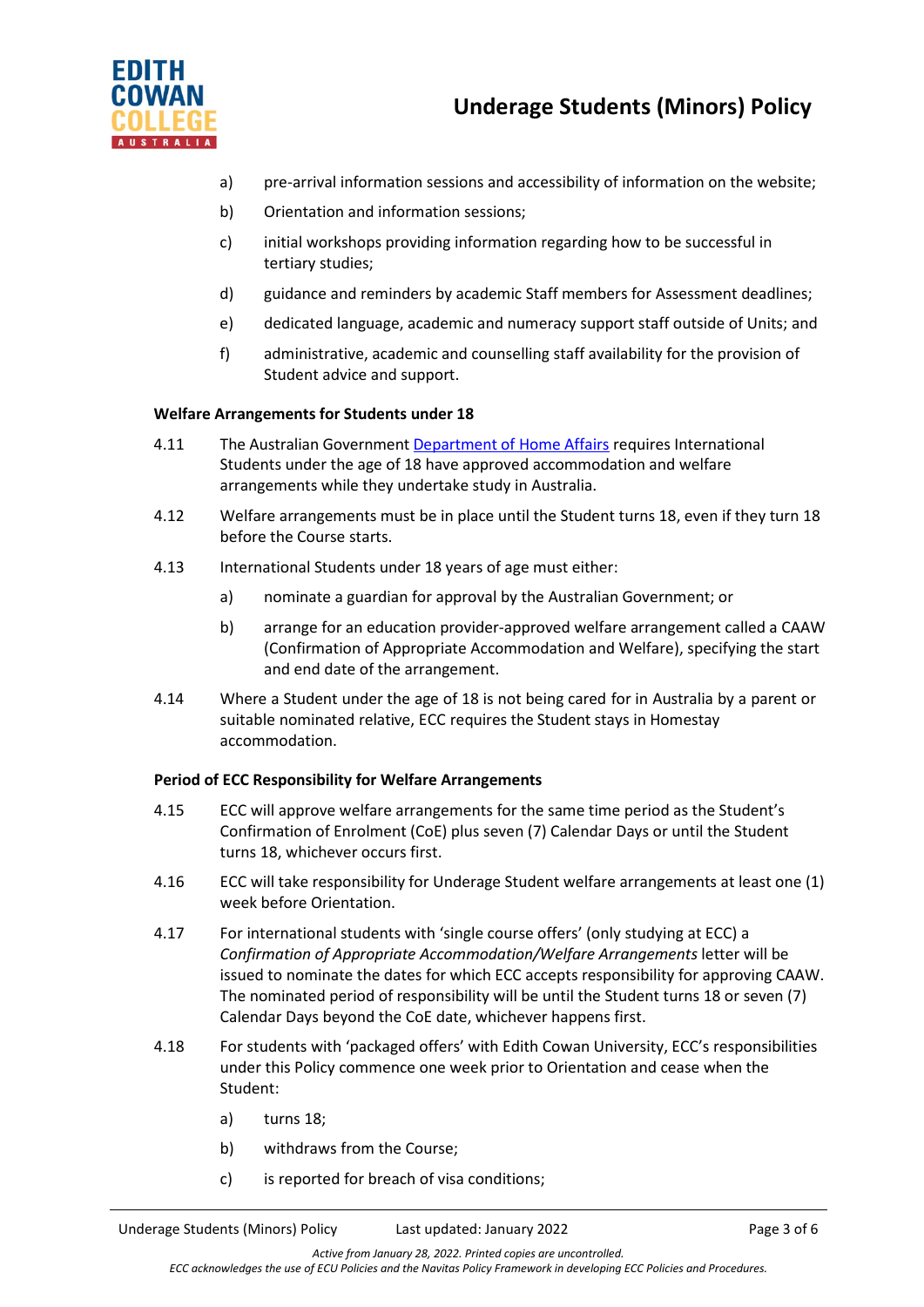



- d) Transfers to another Provider (see the *[Enrolment Policy](https://www.edithcowancollege.edu.au/policies)*); or
- e) progresses to ECU.
- 4.19 Where ECC cancels or suspends the enrolment of an Underage student, ECC will continue to approve the CAAW arrangement and will notify the Department of Home

#### **Health, Safety and Wellbeing of Underage Students**

- 4.20 ECC's *Wellness, Health and Safety Policy* and *Wellness, Health and Safety Procedures* outline how ECC promotes Student Health and Safety.
- 4.21 ECC's system for promoting and protecting Student Wellbeing is outlined in the *Student Wellbeing, Counselling and Support Policy*.
- 4.22 Any Staff member who has cause to believe an Underage Student may be at risk will raise their concern with their line manager as soon as possible.
- 4.23 ECC teaching Staff and members of the Student and Academic Services (SAS) team are required to obtain a National Police Certificate (NPC) prior to commencing work with the College and to maintain this Certificate on an ongoing basis.

#### **Privacy and the Underage Student**

- 4.24 Regardless of age parents/guardians do not have "as of right" access to written or verbal information relating to the Underage Student's academic progress or other related matters.
- 4.25 To ensure that the College can meet its duty of care to the Underage Student, the Student will be asked agree to release information while completing the Account Activation process in the Student Portal. This will allow ECC to:
	- a) share information with Edith Cowan University in relation to Student progression to their packaged Course at ECU;
	- b) share information with agents regarding Student progression to ECU;
	- c) liaise with parents/guardians regarding Student academic progression;
	- d) inform parents/guardians when there are health, wellness or safety concerns.

#### **Monitoring and Support**

- 4.26 The Student Counsellor is the dedicated support person for Underage Students at ECC.
- 4.27 The Student Counsellor will reach out to Underage Students during the Study Period and will meet with the Student as requested so that Students may identify and discuss problems they may be experiencing with their living arrangements, studies, health or any other personal issues.
- 4.28 In relation to International Underage Students, the Student Counsellor will:
	- a) exercise duty of care with regards to Student arrangements, including liaising with and notifying Students if their arrangements contravene details on CAAW;
	- b) notify parents/legal guardians in the event that ECC is no longer able to approve the CAAW arrangements;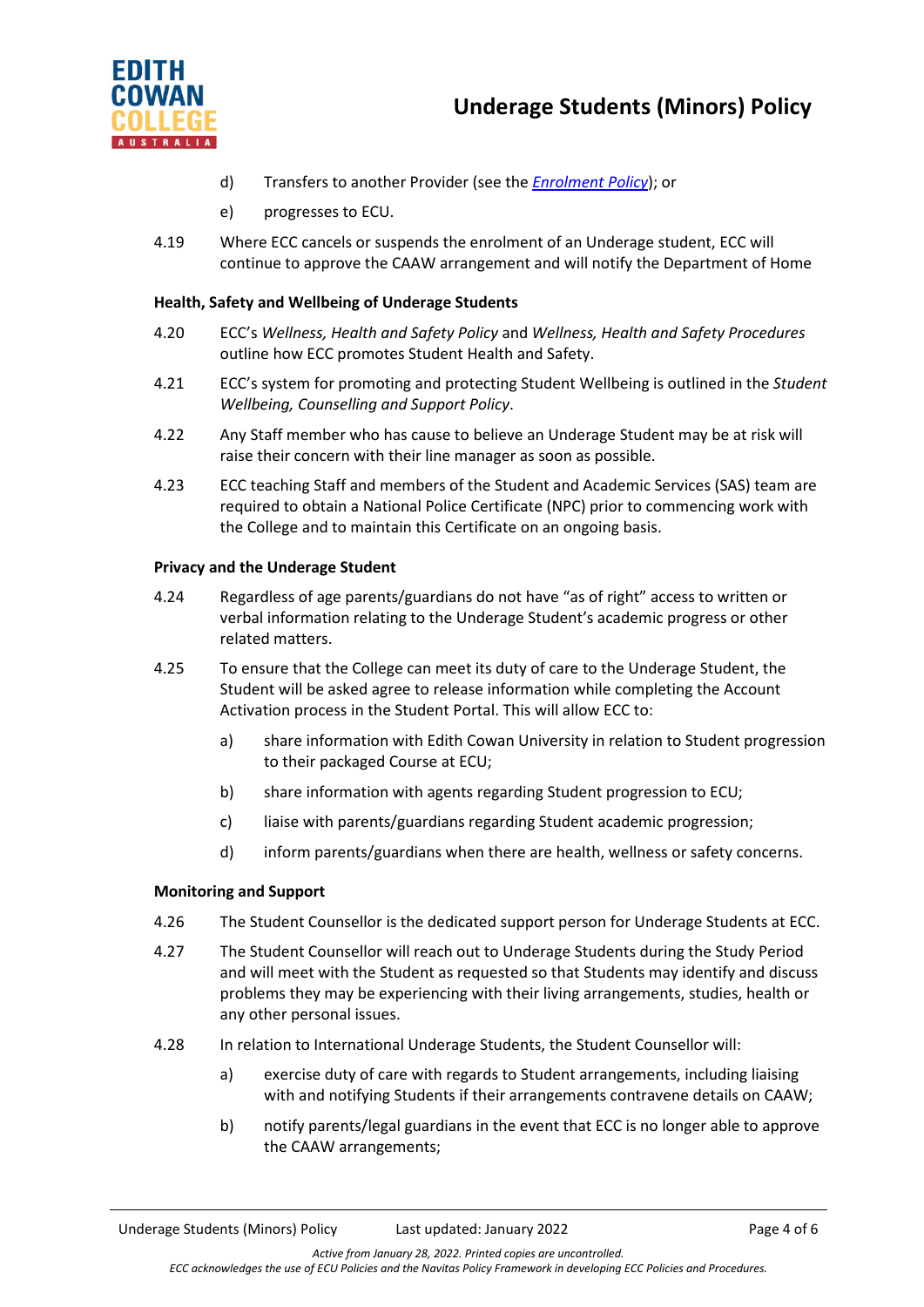

- c) in collaboration with the Student and Academic Services (SAS) Team, monitor student attendance, academic progress and welfare arrangements;
- d) offer intervention strategies to Students at risk to facilitate progress and improvements to a student's situation;
- e) participate in the Critical Incident Management Team in response to a Critical Incidents involving an Underage Student; and
- f) advise the Department of Home Affairs within twenty-four (24) hours if ECC is no longer able to approve the CAAW.
- 4.29 Student and Academic Services (SAS) will monitor records of the Student's contact details, including the Student's parent(s), legal guardian or adult nominated as responsible for the Student's welfare; however, it is the Student's responsibility to keep their contact details up-to-date.

#### **Changes to Welfare Arrangements**

- 4.30 Underage students must keep the College informed with respect to changes to accommodation arrangements and discuss any proposed changes with the Student Counsellor prior to moving residence.
- 4.31 Student and Academic Services will refer all students under 18 to the Student Counsellor when they are notified of changes in accommodation.

#### **Unsuitable Welfare Arrangements**

4.32 Underage International Students who are experiencing problems or have concerns about the suitability of their accommodation/welfare arrangements should inform the Student Counsellor of their concerns. The Student Counsellor will liaise with relevant parties as required and intervene as appropriate, as soon as practicable.

#### **Approving Arrangements for Study Period Breaks**

- 4.33 Underage International Students who are residing in Australia may be allowed to temporarily change their accommodation arrangements during a Study Period or Study Period break, provided the following conditions are met:
	- a) the Student notifies the Student Counsellor in writing at least four weeks prior to the end of the Study Period; and
	- b) the parents/guardian of the student approve the temporary arrangements.
- 4.34 ECC will consider each case individually and using the criteria outlined in this Policy.
- 4.35 ECC will refuse an application where it feels the student's welfare will be put at risk.

#### **Homestay Provider Education and Monitoring**

- 4.36 ECC will ensure that Homestay providers send monthly reports to parents /guardians.
- 4.37 ECC will liaise with and audit the Australian Homestay Network in relation to ECC's Underage Students.